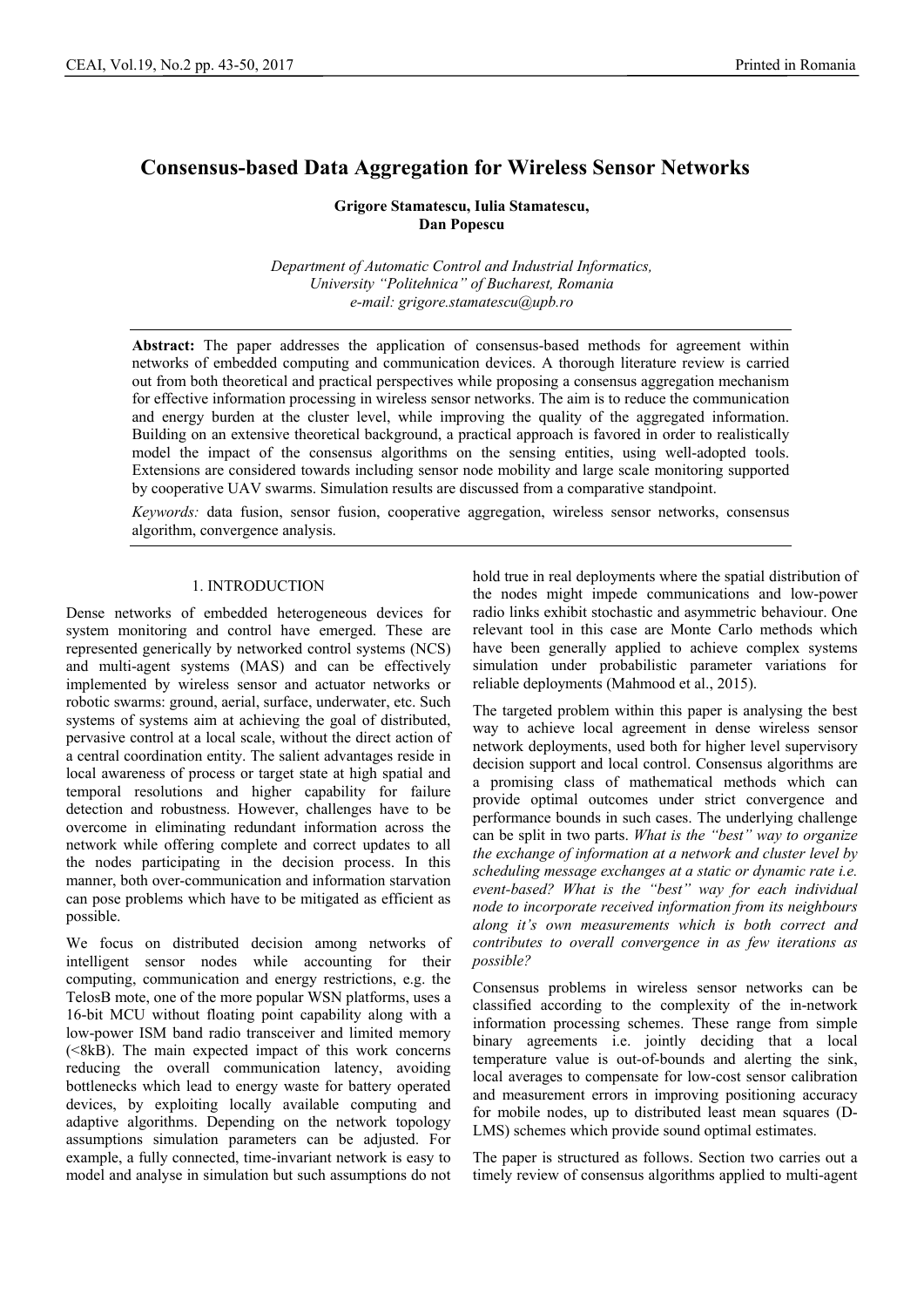deployments. Both theoretical and practical/implementation details relevant to wireless sensor networks are surveyed. Section three presents the system architecture to apply consensus-based constrained aggregation algorithms leading to intelligent reduction of the communication and energy burden upon the sensing nodes. In Section 4 simulation results are presented in a comparative manner with focus on both convergence and iterative algorithm performance. Section 5 concludes the paper and outlines perspectives on future work.

# 2. REVIEW OF CONSENSUS-BASED METHODS

#### *2.1 Theoretical Background*

The common approach in establishing the theoretical background for the distributed consensus algorithms is based on graph theory. This assumes the modelling of the system of systems as composed of multiple communicating entities, through a graph with vertices and edges with constant or time-varying topology. Thus, the directed graph  $\mathcal{G}_n =$  $(\mathcal{V}_n, \mathcal{E}_n)$ , with the node set  $\mathcal{V}_n = \{1, ..., n\}$  and edge set  $\mathcal{E}_n \subseteq \mathcal{V}_n \times \mathcal{V}_n$  is considered. For time-varying communication channels the time-dependant connectivity graph is introduced with  $G_n(t) = (\mathcal{V}_n, \mathcal{E}_n(t))$  where  $\mathcal{E}_n(t)$  is the set of active edges at time *t* (Lin et al., 2005).

The generic continuous consensus algorithm for updating the information state  $x_i(t)$  of node *i*, can be formulated as:

$$
\dot{x}_i(t) = -\sum_{j=1}^n a_{ij}(t) [x_i(t) - x_j(t)] \tag{1}
$$

Achieving consensus implies that for all  $x_i(0)$  and all  $i, j = 1, ..., n$ ,  $|x_i(t) - x_j(t)| \rightarrow 0$ , when  $t \rightarrow \infty$ .  $a_{ij}$  are positive weights in the case that  $(i, j) \in \mathcal{E}_n$  and  $a_{ij} = 0$ otherwise which correspond to the elements of the adjacency matrix  $A_n \in \mathbb{R}^{n \times n}$  of the communication graph. In matrix form, consensus is expressed as:

$$
\dot{x}(t) = -\mathcal{L}_n(t)x(t) \tag{2}
$$

Where is the non-symmetric Laplace matrix of the directed graph, with  $l_{ii} = \sum_{j=1, j\neq i}^{n} a_{ij}$ ,  $l_{ij} = -a_{ij}$ ,  $i \neq j$ .

The discrete version, for communication at discrete time instants is expressed in similar manner:

$$
x_i[k+1] = \sum_{j=1}^{n} d_{ij}[k] x_j[k]
$$
 (3)

with the consensus condition that for all  $x_i[0]$  și pentru toate  $i, j = 1, ..., n, |x_i[k] - x_j[k]| \rightarrow 0, k \rightarrow \infty$  (Wei et al., 2005).

Main challenges concern convergence analysis and estimation of the equilibrium state after consensus has been reached. Previous results show that consensus is reached if the symmetric communication topology is connected. Also based on algebraic connectivity analysis of the underlying communication graph, the convergence performance can be estimated for various pre-conditions. The equilibrium state is typically a weighted average of the initial information states of the network nodes where not all nodes have to contribute.

Stability has been analysed in (Moreau, 2004) where the approach favours the decomposition of complex systems into networks of simple sub-systems with basic dynamic e.g. single integrator, leading to mild convergence conditions. (Moreau, 2005) extends the work towards a multi-agent systems paradigm in time-varying communication topologies and points out that excessive information exchange between agents can potentially disrupt the agreement mechanism.

Concerning robust consensus for wireless sensor networks, weight selection for information state update with timevariant communication is discussed by (Lin et al., 2005). It addresses the particular case of average consensus, i.e. all nodes influence the final result in equal proportion. Main finding is the evaluation of consensus properties in timevarying graphs based on two types of weights on the edges: maximum-degree and Metropolis. The weight matrix for the latter case is expressed as:

$$
W_{ij}(t) = \begin{cases} \frac{1}{1 + \max \{d_i(t), d_j(t)\}}, \{i, j\} \in \mathcal{E}(t) \\ 1 - \sum_{\{i, k\} \in \varepsilon(t)} W_{ik}(t), i = j \\ 0 \end{cases}
$$
(4)

The weight of each communication link for each node is periodically updated using the number of transmissions and the out-degree value. It is shown how, by using this type of weight matrix, the convergence speed of the algorithm increases, especially for denser networks and asymmetrical graphs. Performance is analysed by evaluating the Meansquare Errors (MSE) in conjunction with the optimal Maximum Likelihood (ML) estimation error. The scheme can be seen as a particular case of distributed optimization for sensor networks and extend the problem towards multisensor fusion where each node samples several measurements with various time steps.

Analysed from a signal processing perspective, consensus is evaluated with several probabilistic models for link noise and connectivity. By modelling link failures and channel noise in a stochastic framework (Kar et al., 2009), statistical properties of the convergence process are derived using Monte-Carlo simulation. (Saed et al., 2010) applied the above-mentioned Metropolis weighting scheme to study convergence under several error models of the communication links. The number of iterations needed to achieve consensus is used as performance metric. (Mateos et al., 2009) and (Schizas et al., 2009) present work on the distributed Least Mean Squares (D-LMS) for consensus, innetwork adaptive estimation for sensor networks. Beyond MSE, the excess mean-square error (EMSE) and meansquare deviation (MSD) are used as performance metrics for single-hop bidirectional communication among nodes. D-LMS involves the computation of simple recursion functions at each node while the analysis covers both stationary and non-stationary cases and concludes that, while in the former the reduction of the step size yields improved steady state error, the time-varying model requires the computation of an optimal step size, with a too small value not allowing the algorithm to adapt to the variations. The network topology includes a subset of "bridge" sensors to relay information across the network and numerical examples are provided for both ideal and noise cases based on the normalized estimation error in relation to a reference system. Distributed LMS-type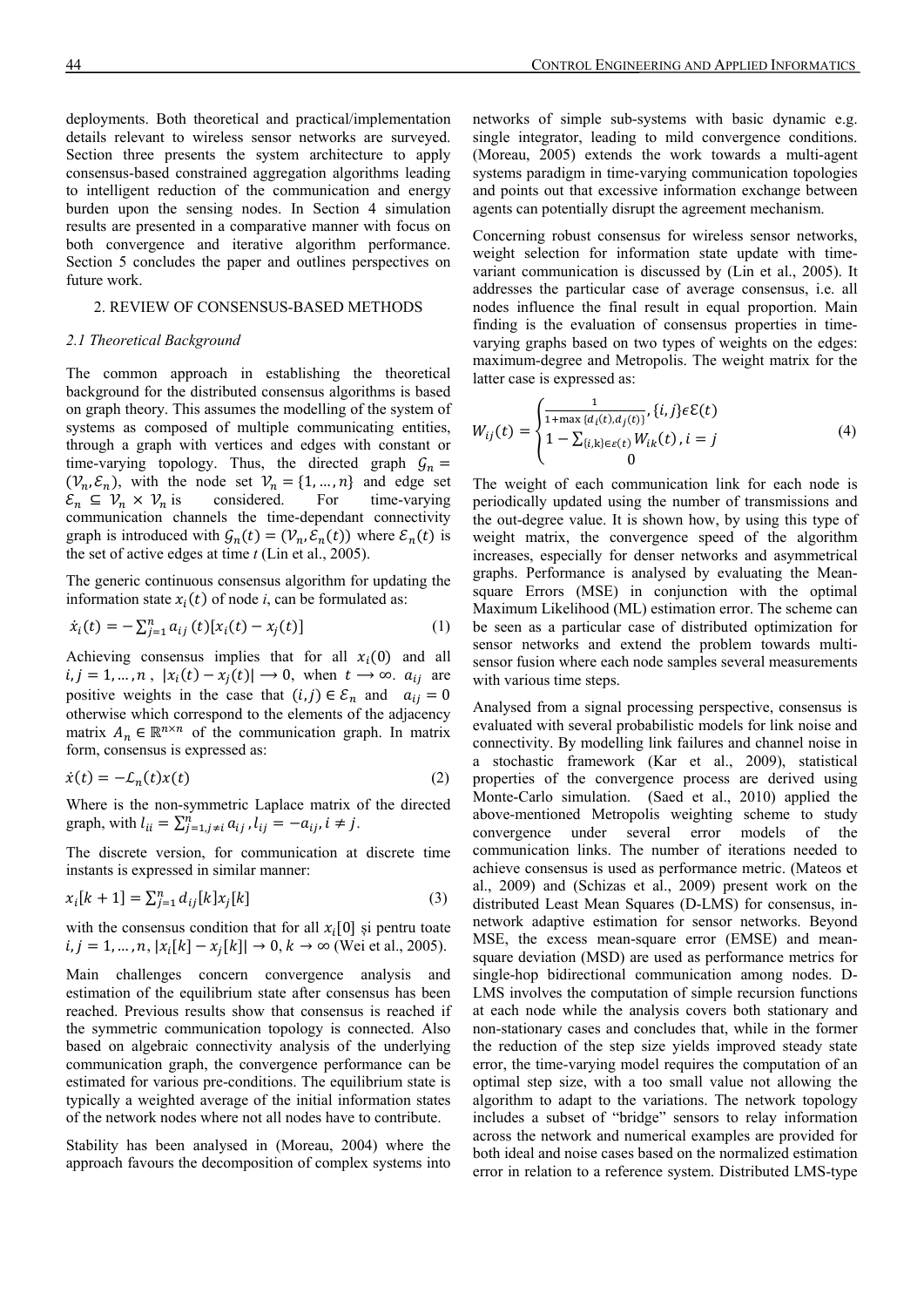adaptive algorithms for tracking yield close outcomes compared to the centralized approach.

#### *2.2 Implementation*

Several practical implementations in simulation or experimental are discussed next to establish a context of current applications. In the case of event detection applications, some works have discussed and implemented binary consensus where the information state agreement is either zero or one. In this case the nodes decide locally on the truth value of a supposition e.g. temperature over a certain threshold, followed by agreement among neighbouring nodes (Abderrazak et al., 2013). Four states are defined, reflecting the node's opinion on the majority belief, as:  $0$  – most likely false,  $e_0$  – might be false,  $e_1$  – might be true and 1 – most likely true. Following discrete iterations by message exchanges, convergence is achieved when all nodes have either states  $0$ ,  $e_0$  or states  $e_1$ , 1 using the pre-defined rules:

$$
(0, e_0) \rightarrow (e_0, 0) (0, e_1) \rightarrow (e_0, 0) (0, 1) \rightarrow (e_1, e_0)
$$
  
\n
$$
(e_0, e_1) \rightarrow (e_1, e_0) (e_0, 1) \rightarrow (1, e_1) (e_1, 1) \rightarrow (1, e_1)
$$
  
\n
$$
(s, s) \rightarrow (s, s) s = 0, e_0, e_1, 1
$$
\n(5)

Simulation results for various network topologies, using JTOSSIM are presented in (Abdaoui et al., 2013). Detailed algorithm description and convergence time analysis is also carried out by (Al-Nakhala et al., 2015) in both simulation and test bed deployment.

From an implementation point of local average consensus, (Avrachenko et al., 2011) present a neighbourhood algorithm for trust weight estimation and numerical simulation results for various graph topologies such as 2-clique graphs, Watts-Strogatz graphs and random geometric graphs. Evaluation is performed based on convergence time and relative error. Actual implementation on a network of IRIS motes under TinyOS has been done by (Kenyeres et al., 2011). A very interesting perspective is analysing the influence of the limitation in the timer precision and local computation accuracy on the outcome of the consensus algorithm.

Consensus has been also recently applied for building energy management based on occupancy and cost constraints. (Gupta et al., 2015) describe a consensus framework which carries out agreement among users of a building and the BMS controller. A central coordinator is employed to collect user preference and current state and generate the consensus value. This leads to establishing the zone-level temperature set point, converging to the minimum cost temperature vector for the building. The distributed optimization stage and associated convergence is carried out by means of the proposed Alternating Direction Method of Multipliers (ADMM) introduced in (Boyd et al., 2011) to compute the optimal set-points. A positive/negative penalty mechanism is used to drive users towards the consensus equilibrium point. Control synthesis leverages a conventional heat transfer model for the control law design which is afterwards validated in a virtual test-bed.

Another active application area suitable for consensus algorithms is the cooperative control of multi-vehicle robotic systems like UAV and USV swarms (Jaimes et al., 2010). Objectives can include rendezvous problems under uncertainty, formation maintenance, cooperative nonoverlapping area surveillance and data collection from a network of ground sensor nodes (Stamatescu et al., 2015). Such applications can be assimilated to mobile sensor network models with time-varying asynchronous communication.

Practical environmental monitoring consensus among sensor nodes is described by (Contreras et al., 2014) on a network of Sun SPOT nodes. After network formation, the nodes reach consensus by calculation the trust factor matrix of the network topology at each discrete time step. Convergence is guaranteed by the fact that the dynamic of the monitored process e.g. temperature is slower than the convergence time of the algorithm. (Li et al., 2013) introduce a two-tiered, clustered model for a localized gossip algorithm to improve consensus accuracy after a pre-determined number of iterations. Various clustering techniques are analysed and a utility function is used to account for the number of iterations and relative error.

(Elbhiri et al., 2009) present simulation results leveraging the Castalia simulator built on top of the OmNET++ framework. Evaluation for various power level is also carried out. (Choi et al., 2012) present a compressive sensing approach to model the degree in which the information of each node is of relevance to the final consensus.

(Manfredi, 2013) presents the design of a dynamic consensus algorithm for multi-hop WSNs in networked control systems for industrial applications. Main contribution is extending the 2-hop consensus model by (Jin et al., 2006) to an m-hop model as follows:

$$
\dot{x}_i
$$
\n
$$
= -k_i \sum_{k \in N_i} w_{ik} \left( x_i (t - \tau_{ii}) - x_k (t - \tau_{ik}) \right)
$$
\n
$$
+ \sum_{t \in N_k} w_{kt} \left( x_i (t - \tau_{ii}) - x_t (t - \tau_{it}) \right) + \cdots \right) + \dot{z}_i
$$
\n(6)

where  $\tau_{ik}$  is considered the time delay between one-hop neighbors *i* and *k* and similarly  $\tau_{it}$  is the time delay between two-hop neighbors *i* and *t* and so on. The vector  $\dot{z}_i$  =  $[z_1, ... z_n]^T$  represents the variations of the sensor inputs.

The proposed method allows direct integration of node information using all the nodes at distance *m* from the aggregation centre, taking into account the network latency. Departing from theoretical issues and system modelling, the implementation uses a ZigBee network and AODV routing, by piggybacking the standard HELLO packets of the routing protocol with the state information for each node. The experimental results show the impact of the system gain *K* and message frequency  $f_H$  on system asymptotic stability and performance.

Finally, extensions to other domains include achieving particle swarm optimization for improving network coverage by means of particle speed consensus (Loscri et al., 2012).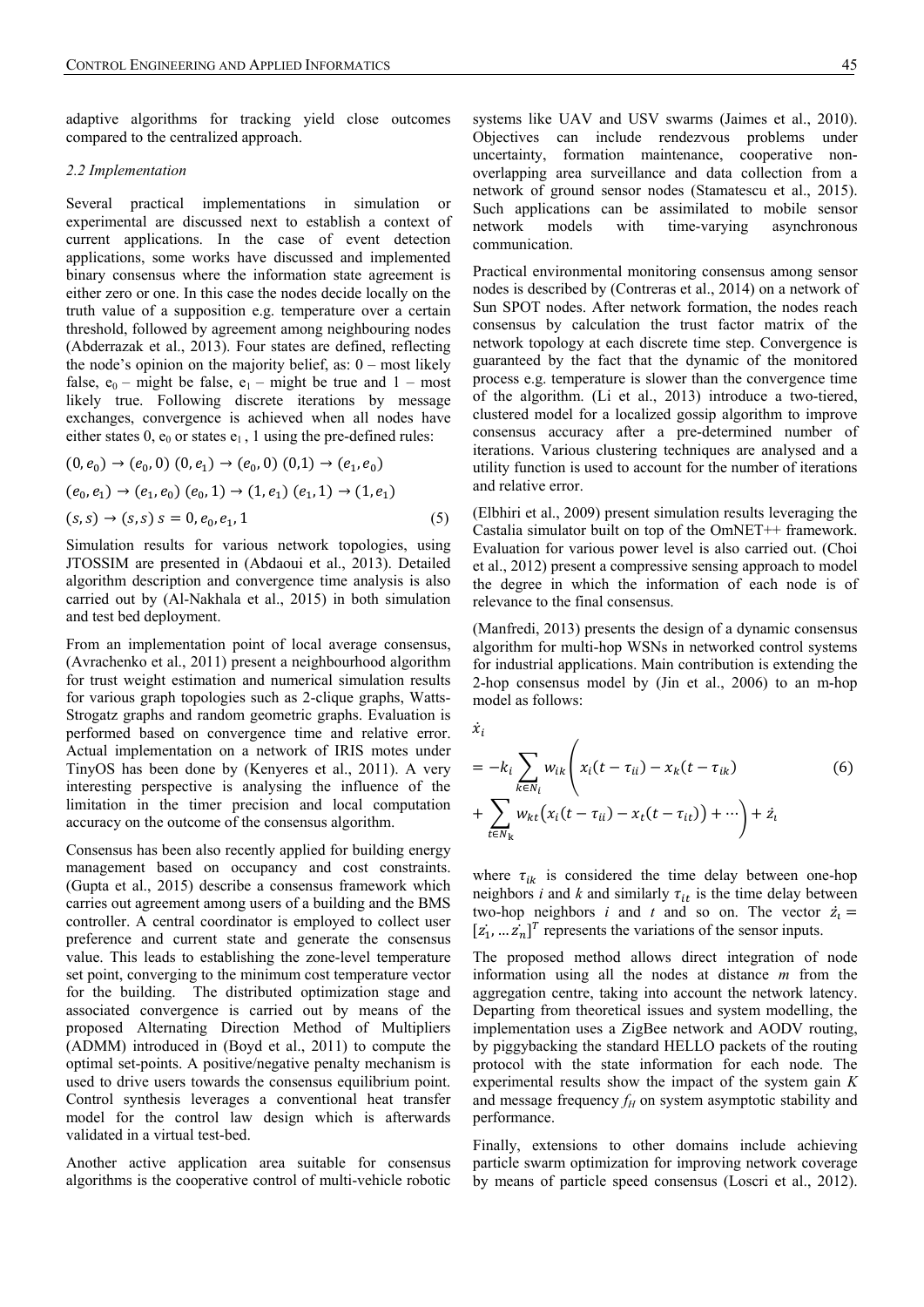Performance of the method is established by using both global and local objective functions. Target tracking by means of belief functions is presented in (Savic et al., 2014) where five methods are comparatively analysed: standard belief consensus, randomized gossip, broadcast gossip, Metropolis belief consensus and a new algorithm based on belief propagation. Main findings suggest the method choice based on network topology and include the usage of Metropolis belief consensus in loopy networks while belief propagation is more suitable for tree networks.

# 3. CONSENSUS-BASED AGGREGATION FOR LARGE SCALE COOPERATIVE HETEROGENEOUS MONITORING

Beyond the current context, we aim at leveraging the state-ofthe-art for achieving data aggregation in hierarchical networks of cooperative entities based on wireless sensor network for large scale monitoring. Our reference application consists of dense heterogeneous networks for critical infrastructure surveillance of road and pipeline transport systems. The high level system architecture, previously introduced in assumes ground-level, UAV-supported, sensor data collection and relaying to a central control centre which supervises the monitoring system. The system architecture is illustrated in Figure 1.



Fig. 1. Collaborative large-scale monitoring and control architecture based on WSN-UAV integration (Stamatescu et al., 2014)*.*

The multi-level structure described starts from simple binary detectors connected to the multi-hop mesh sensor network for ground data collection and processing. At the upper levels, aerial robotic platforms, acting independently or in swarms collect rich information regarding the target environment but also relay the WSN data towards the control centre gateway. At the top level, humans enter the loop by supervising the distributed system with the help of a decision support framework. The operational scenarios listed in the proposed structure range from basic single UAV monitoring, to collaborative UAV surveillance, up to integrated collaborative WSN-UAV for complex assignments.

In this scenario, consensus is viewed as a tool for local data aggregation, with the final value being relayed upstream

 towards higher decision levels. Local sensor node clusters agree on the common value of interest and then relay it upstream through the cluster head. Parameterization of the consensus process includes among others: the communication model (time invariant/variant, impact of asymmetric links and TX/rx probabilities), the mobility model (with fixed and mobile nodes) and dynamic adjustment of the weight matrix for computing the local estimates at each node. Values of interest, reflected by the scalar or multi-dimensional state information of each node, may include: event confirmation, environmental parameters, vibration, other types of process variables (pressure, flow, etc.).

The conventional approach for large scale interconnected system or systems of systems, usually holds true in the case of consensus-based methods as well. Each node of the network is dynamically modelled along with an additional model describing the interactions to/from his peers. In this case, the basic technique leverages single or double integrator dynamics at each node, with potential extensions aimed at nonlinear system modelling. For simulation of our approach two tools are used: MATLAB Toolbox for Interconnected Dynamical Systems - MTIDS (Deroo et al., 2013), integrated with SIMULINK and Mathgraph tool for complete modelling and simulation. Another implementation, of dynamic consensus is applied for analysing distributed least mean squares (D-LMS) problems for mobile sensor networks.

Distributed information processing in this type of applications brings attractive properties to the monitoring and control systems, such as: mitigating communication bottlenecks, robust fail-safe operation and scalability. Challenges stem from global awareness across the aggregation entities to avoid redundancies. We see data aggregation as the first step towards sensor fusion, where multi-scale, multi-domain signals can be effectively combined for real-time oversight. Probabilistic sensor/data/information fusion has been previously applied for target identification and tracking, compensating for sensor inconsistencies and failure and leveraging long range, highbandwidth communication links. This represents a set of key methods to enable the 4C: computing, communication, control and cognition paradigm.

Having described the nature and constraints of our application, the main contribution of this work, within the state-of-the-art, is the evaluation of the suitability of these methods in a given context for improving network information flow and assisting the human operator at the network control centre in a decision support framework. We used a reference twenty node, medium size, wireless sensor network to establish convergence and study its properties. Several representative use cases have been defined based on modelling the network graphs associated to the communication topologies. Our simulation results are carried out using MATLAB environment but other have been considered from generic network simulators: OmNET++, ns3 to operating systems for resource constrained devices and their associated simulation tools such as TinyOS with TOSSIM or Contiki and COOJA which can be suitable for particular application requirements and constraints.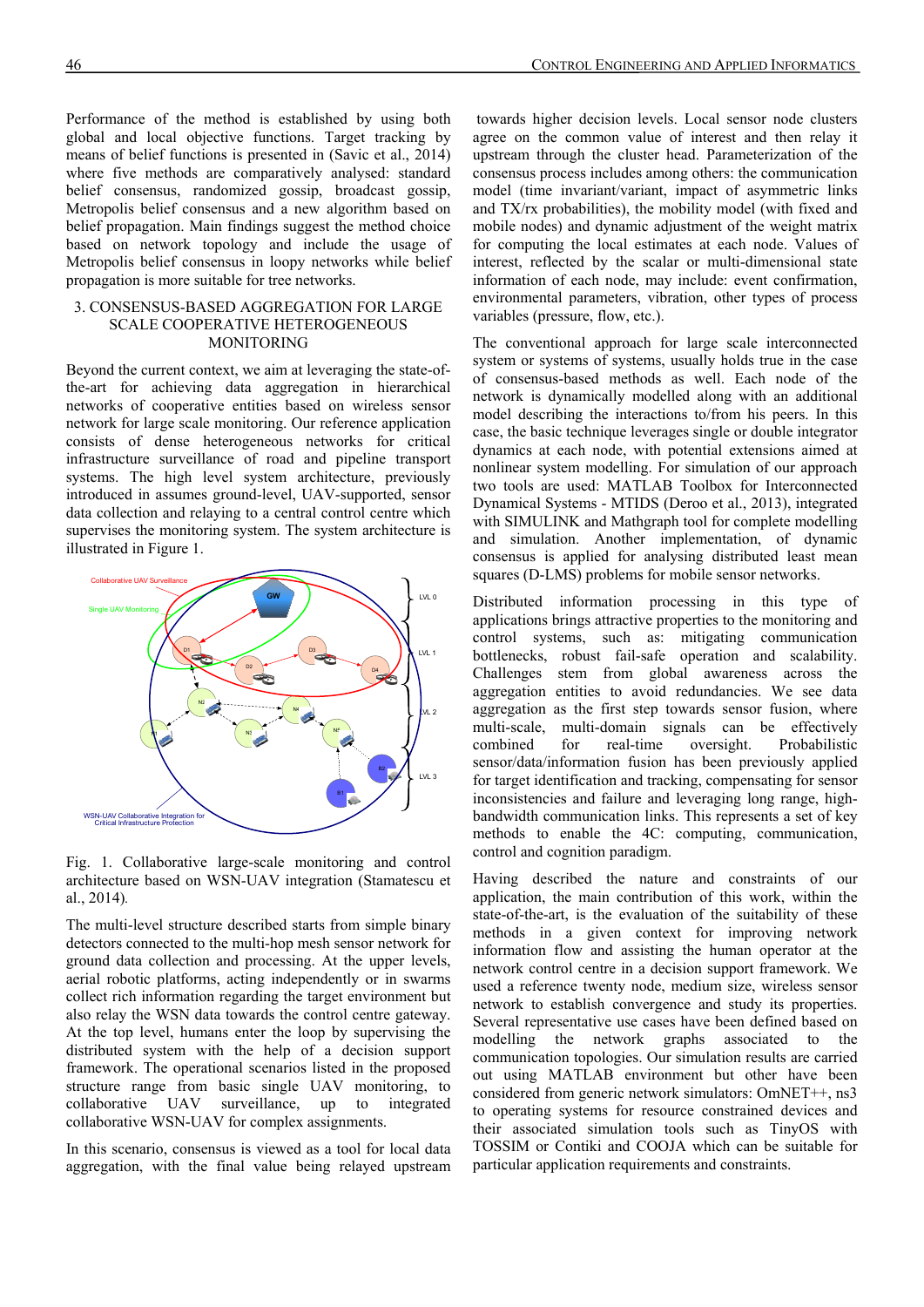#### 4. SIMULATION RESULTS

## *4.1 Modelling/Simulation for average consensus*

Two simulation scenarios have been initially defined: random graph with undirected links and directed links. The reference topology for the undirected sensor network communication graph is shown in Figure 3 along with the MTIDS toolkit user interface.



Fig. 2. Random directed graph model and MTIDS UI.

Table 1 list the quantitative graph parameters relevant to the analysis. Per theoretical previous results, we are able to evaluate convergence speed based on the algebraic connectivity indicator. In this situation the graph is well connected and offers good performance in a time invariant communication channel model. Other key indicators include the graph density, heterogeneity and the average path length.

| <b>Nodes</b>       | 20      | Algebraic      | 4.7869 |
|--------------------|---------|----------------|--------|
|                    |         | connectivity   |        |
| <b>Connections</b> | 93      | <b>Minimum</b> | 6      |
|                    |         | degree         |        |
| Independent        |         | Average        | 9.3    |
| graphs             |         | degree         |        |
| Average            | 0.48511 | Median         | q      |
| clustering         |         | degree         |        |
| coeff.             |         |                |        |
| Graph              | 0.489   | <b>Maximum</b> | 12     |
| density            |         | degree         |        |
| Graph              | 0.188   | Average        | 1.5105 |
| heterogeneity      |         | path length    |        |

**Table 1. Case 1 – Random** *undirected* **graph** 

Figure 3 plots the statistical node degree distribution for the random model with the associated probabilities at the node level. The indicator can be used in conjunction with the selection of the routing algorithm to exploit high connectivity nodes as mesh routers inside the local cluster. By dynamically adjusting the corresponding the probabilities, the model can be extended to a time-varying one, enabling the analysis of random communication channels, prone to symmetric interference.



Fig. 3. Degree distribution.

The main result of case 1 is illustrated in Figure 4. It can be seen how from initial information states uniformly distributed across a given interval, the twenty nodes converge by information exchange and consensus. Convergence time in this case is around 14 seconds. As anticipated, the convergence rate is higher for the first iterations then pointing asymptotically to the equilibrium value, in this case zero. Convergence at each node is evaluated by thresholding the performance metric, e.g. the mean squared error (MSE), after which a stop condition is triggered.



Fig. 4. Convergence analysis for case 1.

The first described case of random undirected graphs serves as support for basic convergence behaviour of the consensus algorithm. The system can be tuned for performance by increasing the sampling and communication rate along with the system gain to the stability limit. Also, the simulation environment supports large scale interconnected LTI system modelling with the same communication network topology graph.

For the second case that we analyse, a small-world model random directed graph is considered. This provides some insight into the behaviour of sensor networks with time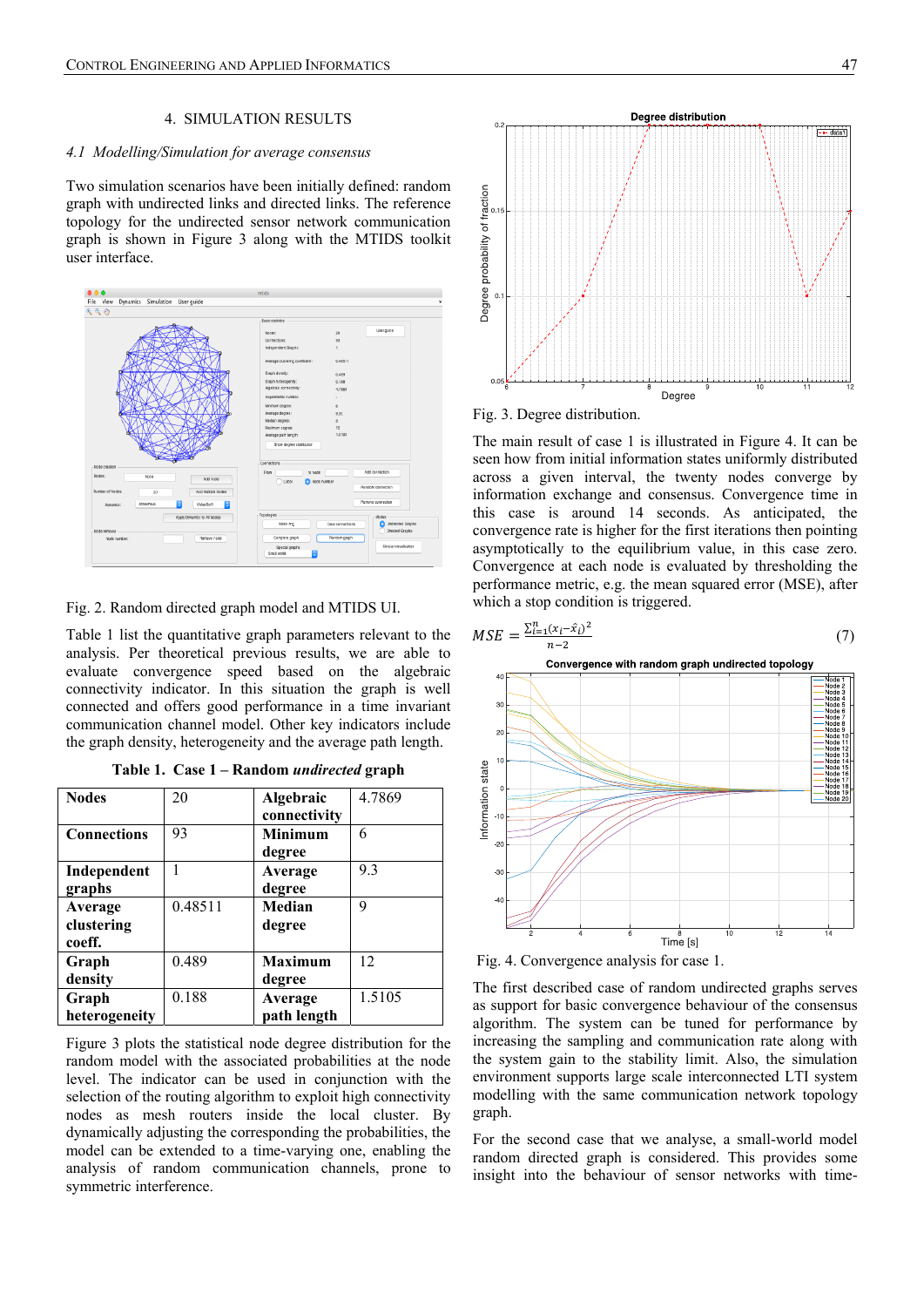varying unreliable and asymmetrical links at a give discrete time step *t*. The small world graph model assumes the distance between randomly chosen nodes *L* to grow proportionally to the logarithm of the number of nodes *N*.

$$
L \propto logN \tag{8}
$$

The graphical representation in Figure 5 has been generated using the coefficients: 0.1 for the probability of a random edge and a 0.8 for oppositeness. Most neighbours are not neighbours (indicator set to 2) but each one can be reached in a small number of hops.



Fig. 5. Small-world random directed graph model.

**Nodes** 20 **Has cycles** Yes

**Connections** 80 **Rooted** 

Table 2 lists the key properties of the small-world random directed graph model. Specific properties related to directed graphs are included such as spanning trees, balancing and inout degrees for the nodes. The number of connections in this case is lower than for the first one and the average path length is higher.

| Table 2. Case 2 - Small-world random <i>directed</i> graph |  |  |  |  |  |  |
|------------------------------------------------------------|--|--|--|--|--|--|
|------------------------------------------------------------|--|--|--|--|--|--|

**spanning tree** 

No

| Weak        |        | <b>Minimum</b>    | $\mathfrak{D}$ |
|-------------|--------|-------------------|----------------|
| connected   |        | In-Degree         |                |
| subgraphs   |        |                   |                |
| Strong      |        | <b>Maximum</b>    | 5              |
| connected   |        | In-Degree         |                |
| subgraphs   |        |                   |                |
| Average     | 0.3367 | <b>Minimum</b>    | $\mathfrak{D}$ |
| clustering  |        | <b>Out-Degree</b> |                |
| coefficient |        |                   |                |
| Average     | 4      | <b>Maximum</b>    | 5              |
| degree      |        | <b>Out-Degree</b> |                |
| is<br>Graph | Yes    | Average           | 2.4579         |
| balanced    |        | path length       |                |
|             |        |                   |                |

The degree distribution of the directed graph is shown in Figure 6. Handling the directed graph situation, one should account for the number of both the edges leaving a vertice (out-degree) and the ones pointing towards one (in-degree). In this case the curve is similar for both the in- and outdegrees of the graph vertices. The curve shows a peak of 0.65 at the average value of four.



Fig. 6. In-out degree distribution of the directed graph.

Figure 7 illustrates the main results for case 2, modelling of the small-world random directed graph network topology. As anticipated, as the graph is balanced, consensus is achieved in a finite number of iterations. It can be seen more clear how the convergence rates toward consensus vary among individual nodes, based on their place and graph connectivity. Also, the convergence time is considerably higher at 35 seconds, compared to the first case.

Such models can be enhanced by dynamically updating the adjacency and Laplace matrices to account for time-variant topologies. In such situations consensus can be delayed or even fail given reduced connectivity or even partitioning of the network graph on longer spans of discrete time intervals.



Fig. 7. Convergence analysis for case 2.

#### *4.2 D-LMS consensus with mobility models*

The focus is on extending the consensus analysis by the D-LMS algorithm as described by (Mateos et al., 2009) and (Schizas et al., 2009). Based on initial assumptions regarding node location, mobility model and radio channel dynamic performance, consensus is evaluated for both convergence and performance. The algorithm is described by the following recursion for all sensors and bridges: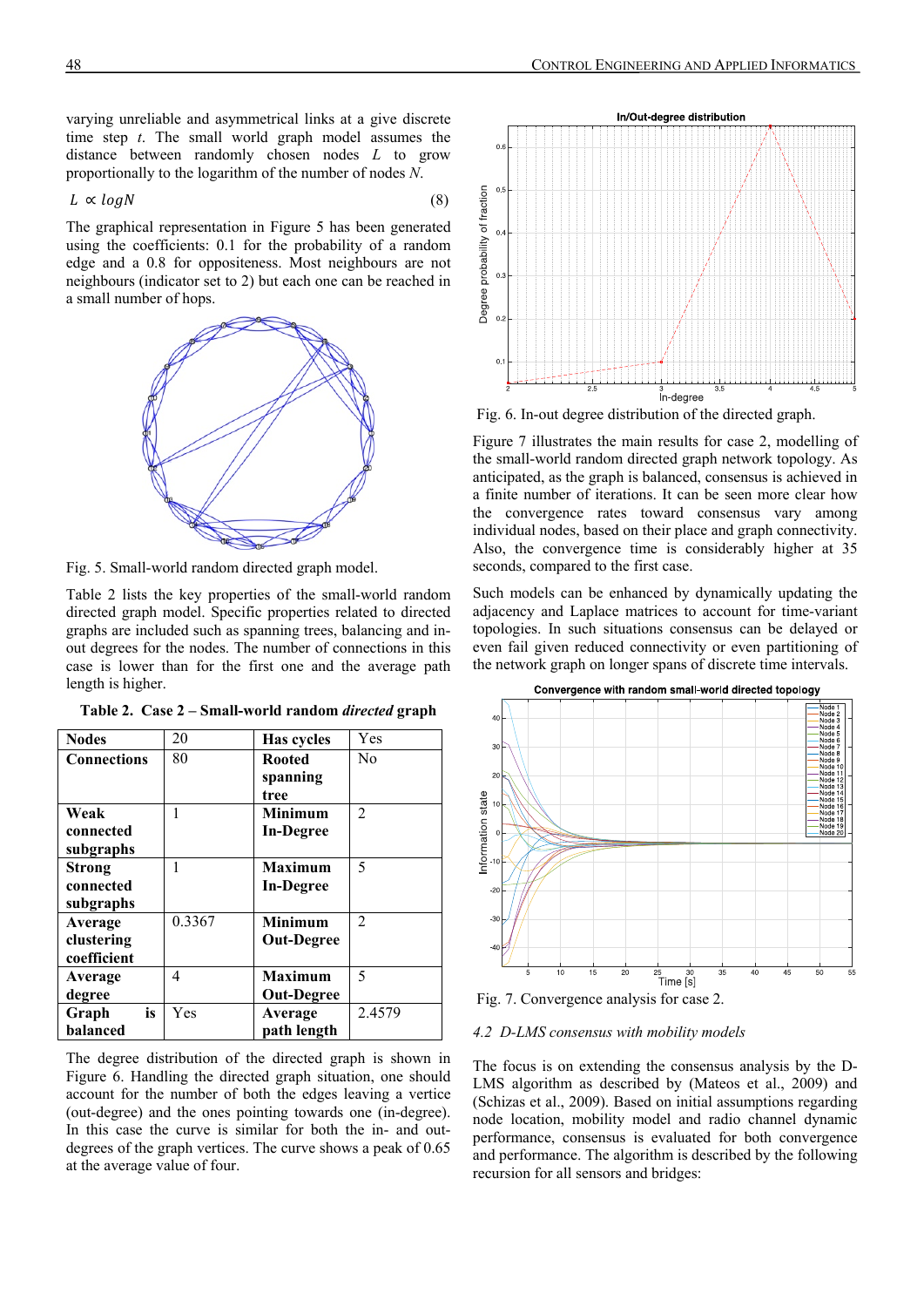$$
v_j^b(t) = v_j^b(t-1) + c\left(s_j(t) - \left(\bar{s}_b(t) + \eta_j^b(t)\right)\right)
$$
  
\n
$$
s_j(t+1)
$$
  
\n
$$
= s_j(t) + \mu[2h_j(t+1)e_j(t+1)
$$
  
\n
$$
- \sum_{b \in \mathcal{B}_j} (v_j^b(t) + c(s_j(t) - \left(\bar{s}_b(t) - \eta_j^b(t)\right)))]
$$
  
\n
$$
\bar{s}_b(t+1)
$$
  
\n
$$
= \sum_{j \in \mathcal{N}_b} \frac{c^{-1}v_j^b(t) + s_j(t+1) + \bar{\eta}_b^j(t+1)}{|N_b|}
$$
 (9)

where  $\mu > 0$  is a constant step-size and  $c > 0$  is a penalty coefficient. At each time instant, each sensor receives noise affected consensus variables  $\bar{s}_b(t) + \eta_j^b(t)$  from the bridge neighbors. It updates its Lagrange multipliers  $v_j^b(t)$  and computes its local consensus value  $s_i(t+1)$ , transmitting  $c^{-1}v_j^b(t) + s_j(t+1)$  towards all visible bridges. The iterations is complete when, by acquiring and computing the average of the vectors  $c^{-1}v_j^b(t) + s_j(t+1) + \bar{\eta}_b^j$  $\frac{j}{h}(t+1)$ , the bridges yield  $\bar{s}_b(t+1)$ .

A fourteen node network is similarly defined where four of the nodes play the role of bridges – cluster heads. Initial parameters are considered to be the number and positions of all the nodes and the dimension of the deployment area. The model of the communication channel is a logistic function of the distance between neighbours.

$$
S(d) = \frac{1}{1 + e^{-t}}\tag{10}
$$

Figure 8 illustrates the main simulation result in the form of the consensus outcome by plotting the average MSE value across all iterations. In this case the stop condition for the iterations can be set by thresholding the MSE below a certain value, dependant on application requirements.



Fig. 8. D-LMS consensus outcome.

## 5. CONCLUSIONS

The paper discussed the state-of-the-art in consensus algorithms applied for data aggregation in large scale monitoring with wireless sensor networks. By modelling the communication topology using dedicated tools, we have carried out convergence analysis for two types of graphs: random undirected graphs and small world random directed graphs. Results have shown the current performance of local average consensus algorithms for medium sized networks. Convergence was defined based on thresholding the global MSE.

The simulation results were enhanced by D-LMS evaluation with mobility for a reference clustered sensor network with nodes and bridges in an optimal manner. This allowed more detailed insight for complex models of mobility and communication, for optimal consensus.

Current and future work includes the evaluation of the consensus-mechanisms on a laboratory test-bed aimed at industrial networked control through wireless sensor and actuator networks. An alternative path consists of designing the bi-directional interface between the sensor network and UAV, communication and data representation, for reliable cooperative operation.

#### ACKNOWLEDGEMENT

The work of Grigore Stamatescu has been partially funded by the Sectoral Operational Programme Human Resources Development 2007-2013 of the Ministry of European Funds through the Financial Agreement POSDRU/159/1.5/S/134398.

#### **REFERENCES**

- Al-Nakhala Noor, Riley Ryan, Elfouly Tarek, Distributed algorithms in wireless sensor networks: An approach for applying binary consensus in a real testbed, Computer Networks, Volume 79, 14 March 2015, Pages 30-38, ISSN 1389-1286.
- Avrachenkov, K.; El Chamie, M.; Neglia, G., "A local average consensus algorithm for wireless sensor networks," in *Distributed Computing in Sensor Systems and Workshops (DCOSS), 2011 International Conference on* , vol., no., pp.1-6, 27-29 June 2011.
- Abdaoui, A.; Elfouly, T.M., "Distributed binary consensus algorithm in wireless sensor networks with faulty nodes," in *GCC Conference and Exhibition (GCC), 2013 7th IEEE* , vol., no., pp.495-500, 17-20 Nov. 2013.
- Abderrazak, A.; El Fouly, T.M., "On the distributed binary consensus algorithm in wireless sensor networks," in *Signal Processing and Communication Systems (ICSPCS), 2013 7th International Conference on* , vol., no., pp.1-9, 16-18 Dec. 2013.
- Boyd S., Parikh N., Chu E., Peleato B., and Eckstein J. 2011. Distributed Optimization and Statistical Learning via the Alternating Direction Method of Multipliers. Found. Trends Mach. Learn. 3, 1 (January 2011), 1-122.
- Contreras, Rodrigo, Silvia E. Restrepo, and Jorge E. Pezoa Nunez. "Implementing the distributed consensus-based estimation of environmental variables in unattended wireless sensor networks." *SPIE Security+ Defence*. International Society for Optics and Photonics, 2014.
- Choi Jinho; Li Shancang; Wang Xinheng; Ha Jeongseok, "A general distributed consensus algorithm for wireless sensor networks," in *Wireless Advanced (WiAd), 2012* , vol., no., pp.16-21, 25-27 June 2012.
- Deroo, F. & Hirche, S. (2013). A MATLAB Toolbox for Large-Scale Networked Systems. at